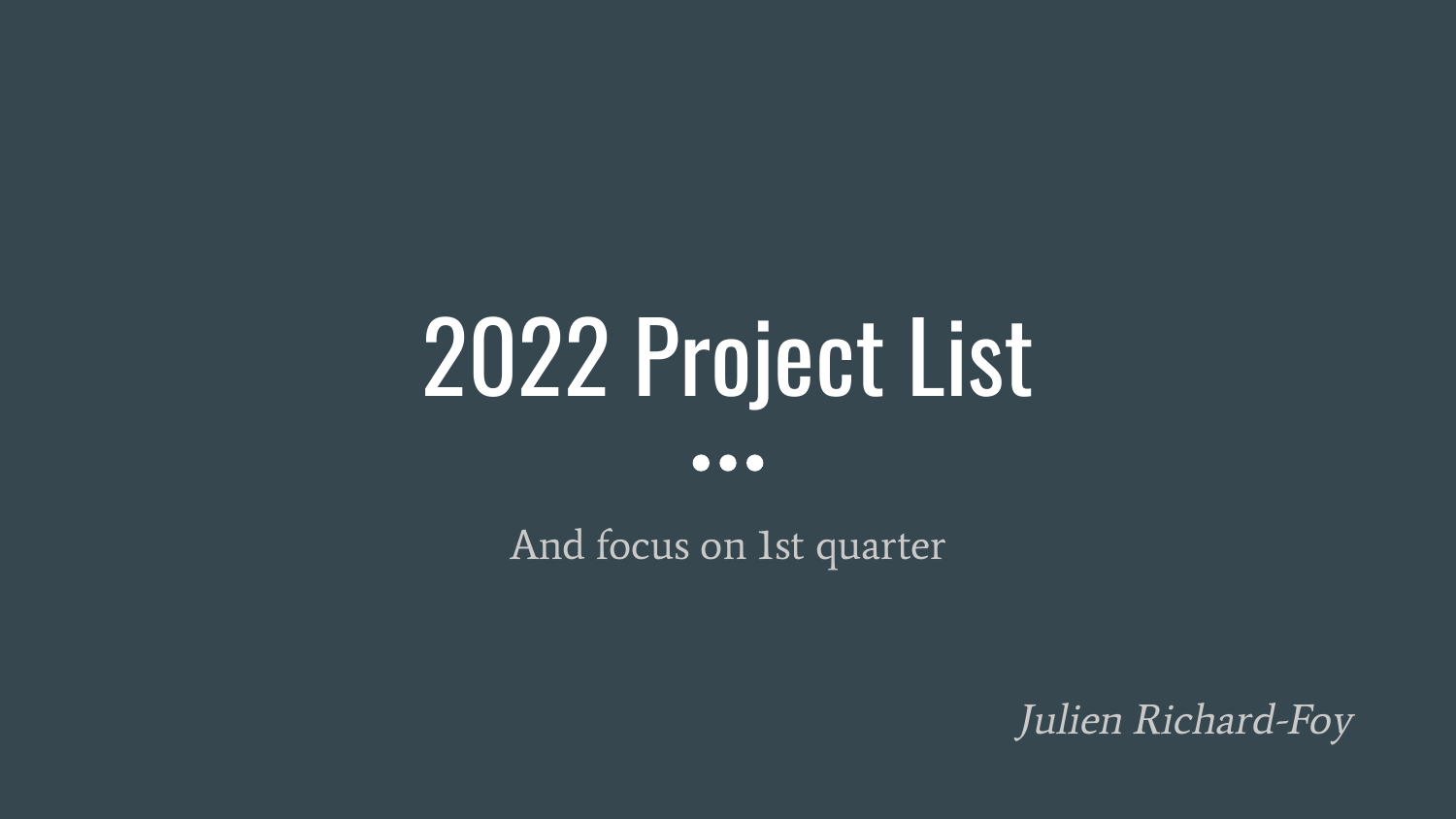#### **Disclaimer**

- This is the first time we try this exercise, the result might not be perfect, and we are looking for your feedback to improve our process for the next time!
- Goal of the presentation: you have a clear idea of the impact the Scala Center wants to make in 2022, and what results it will produce in Q1 to this effect.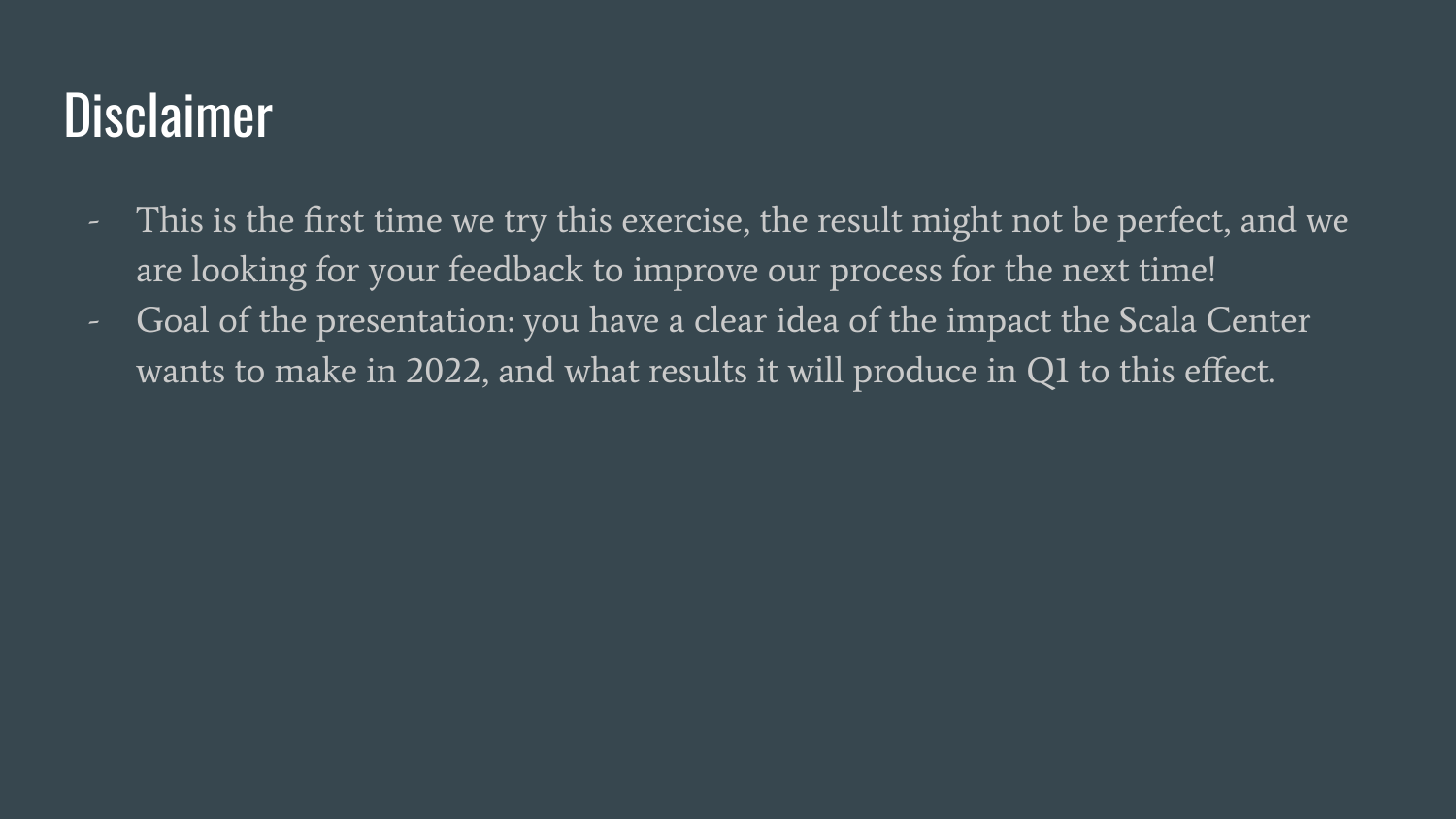# Types of Impact

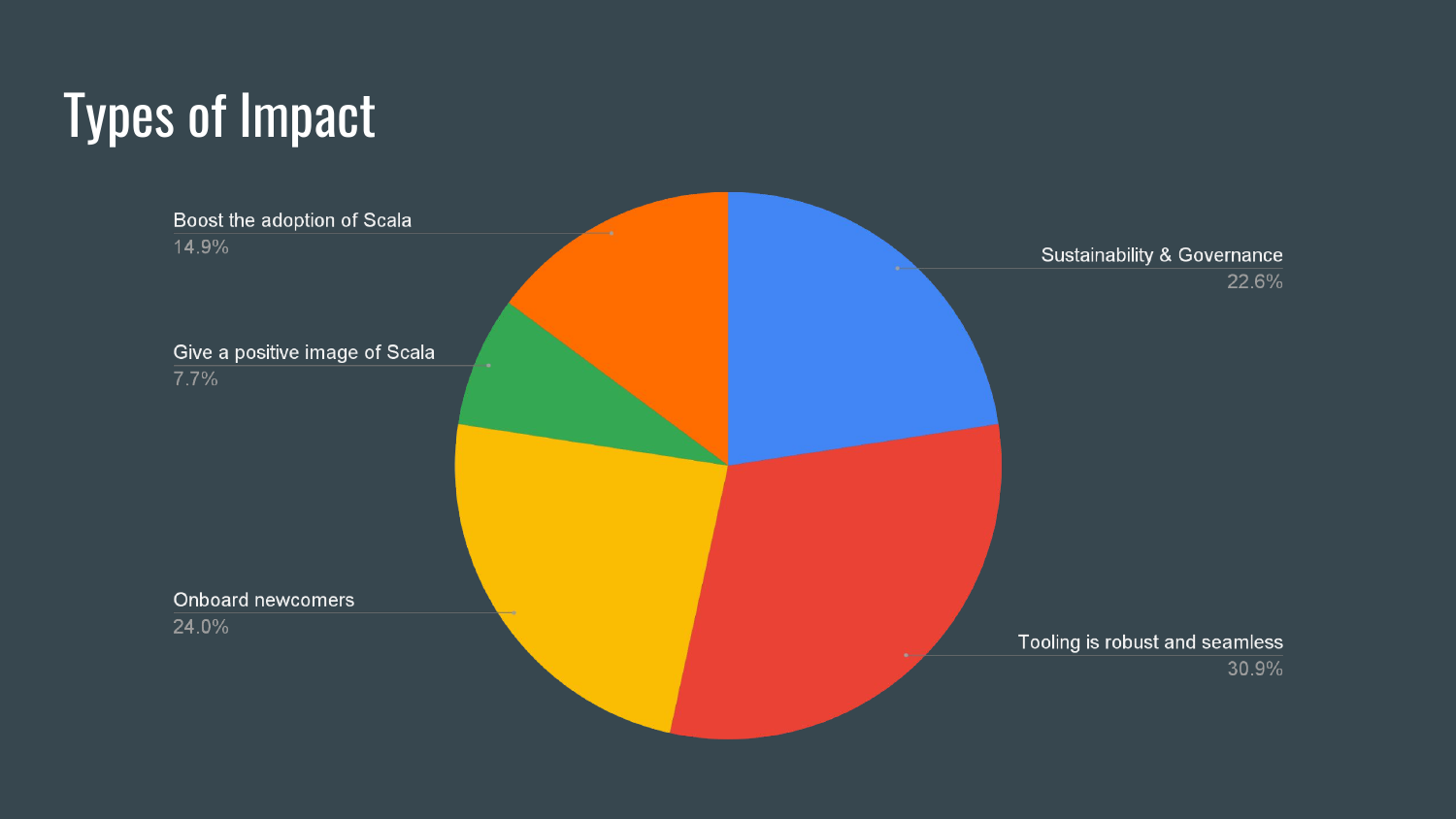#### Give a positive image of Scala

- Everyone has a positive opinion of Scala
- Everyone wants to try Scala 3
- The Scala ecosystem is dynamic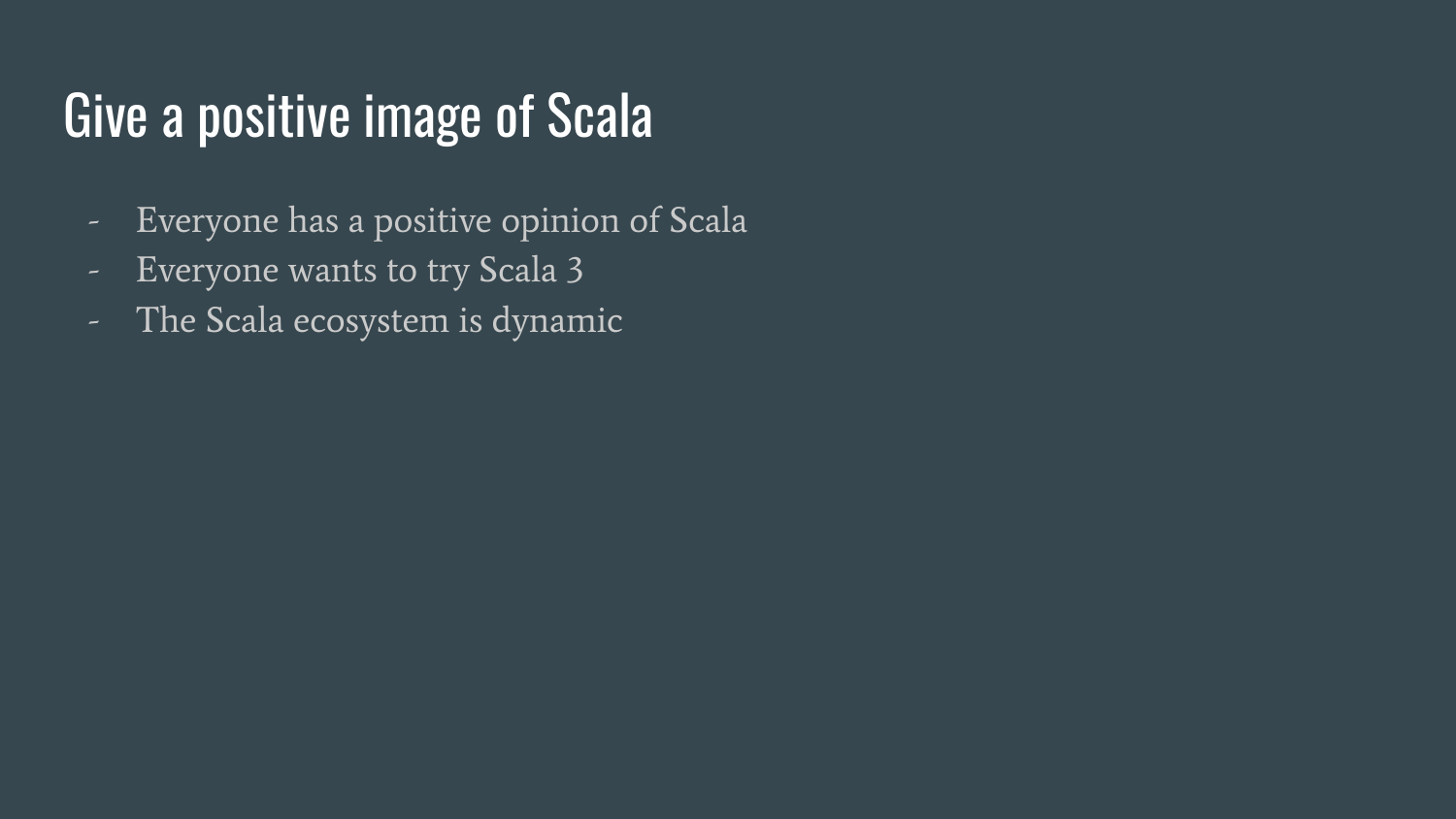### Give a positive image of Scala, in 2022 Q1

- Share achievements and engage the community on our projects with weekly publications on LinkedIn
- Publish 2 videos highlighting great use cases for Scala 3
- Create reusable slides and presentation material for talks at conferences
- Lead the Scala project at Google Summer of Code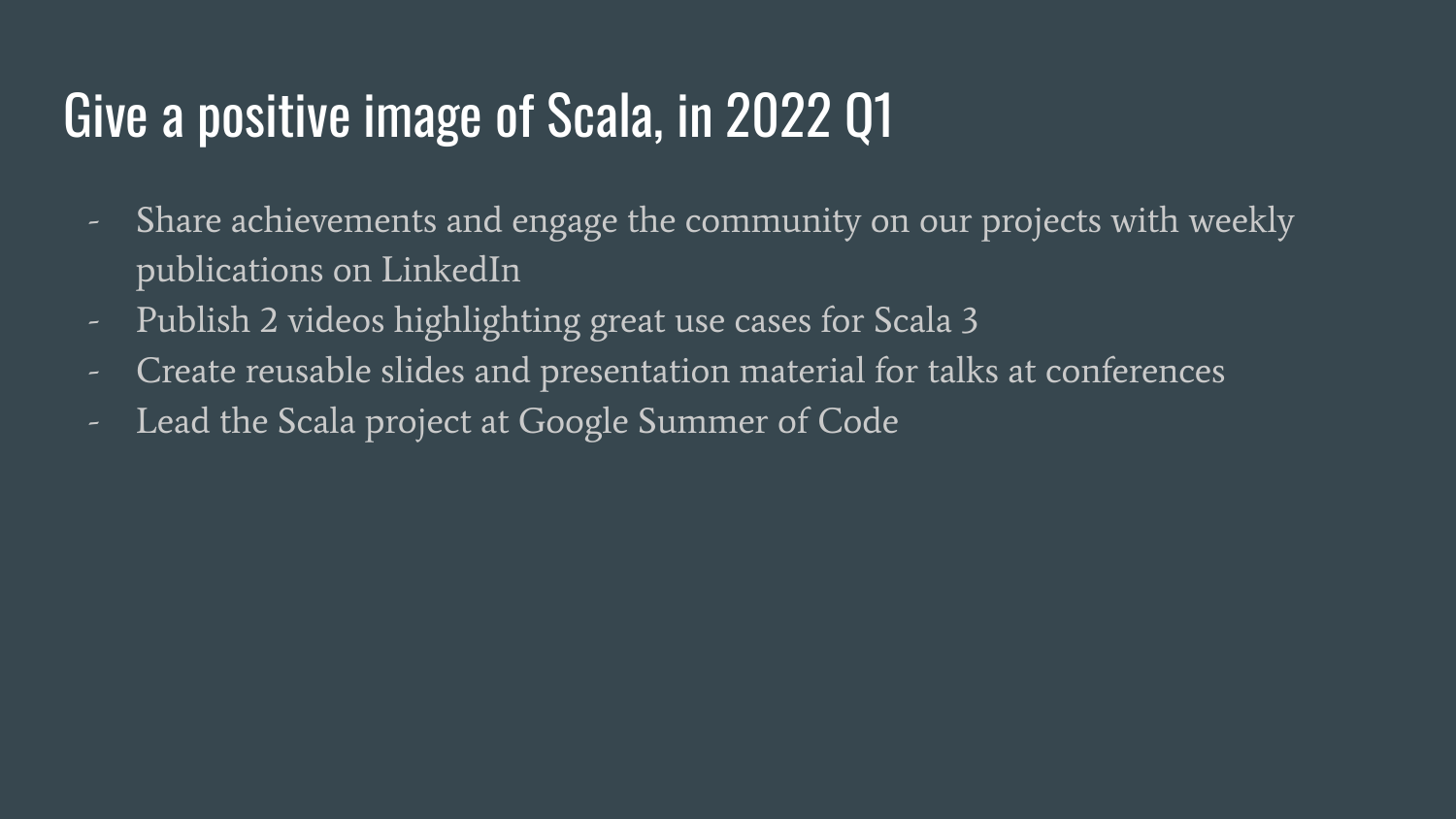#### Boost the adoption of Scala

- Widen the domains of usage of Scala (science, frontend)
- More teachers use Scala
- More programmers know about Scala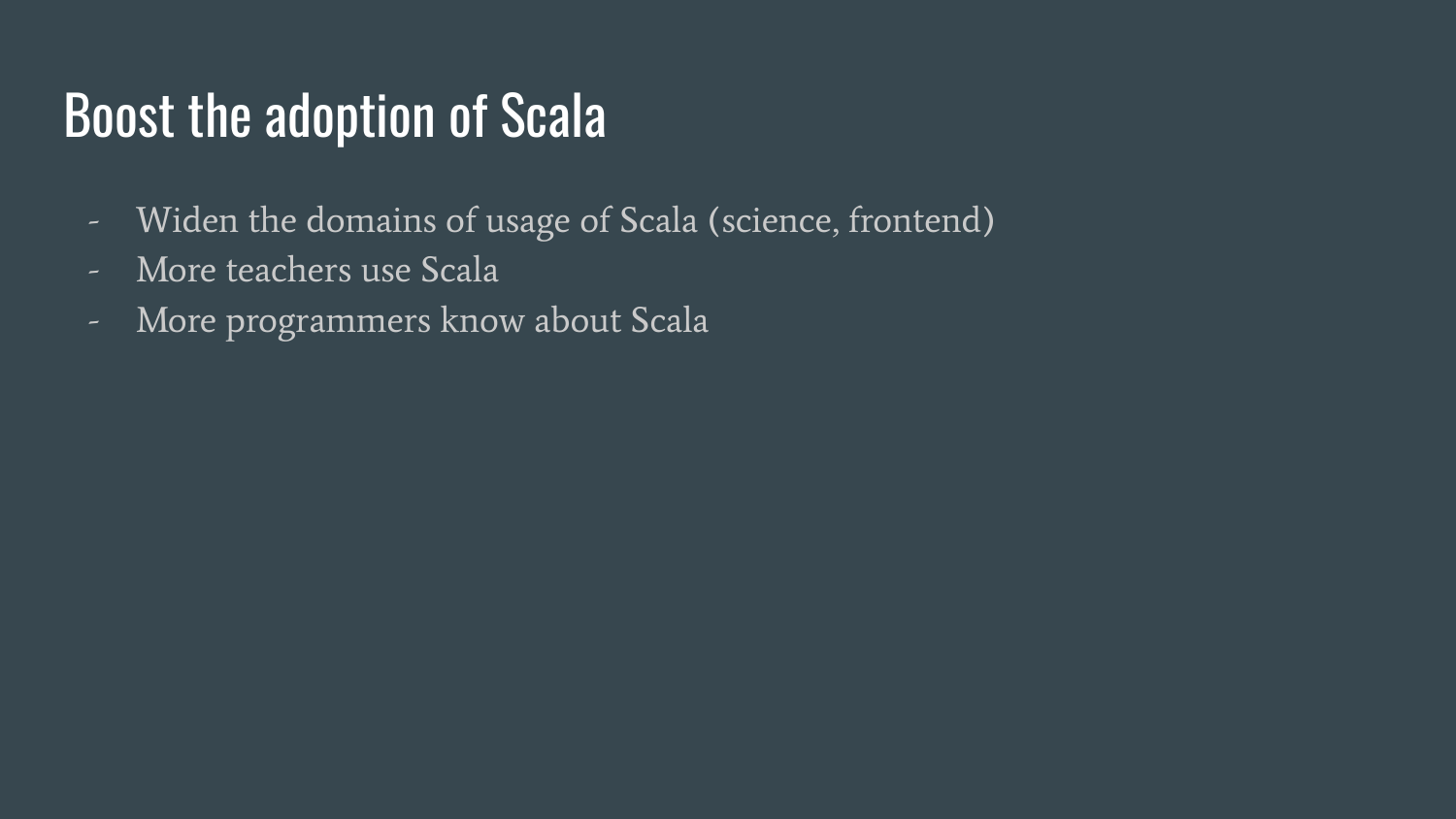### Boost the adoption of Scala, in 2022 Q1

- Create a community of teachers, organize a summit to find solutions to encourage teachers to use Scala
- Write tutorials and guides on how to be productive to do front-end development with Scala(.js)
- Interview several scientists who use Scala to do research work, assess "Scala in science"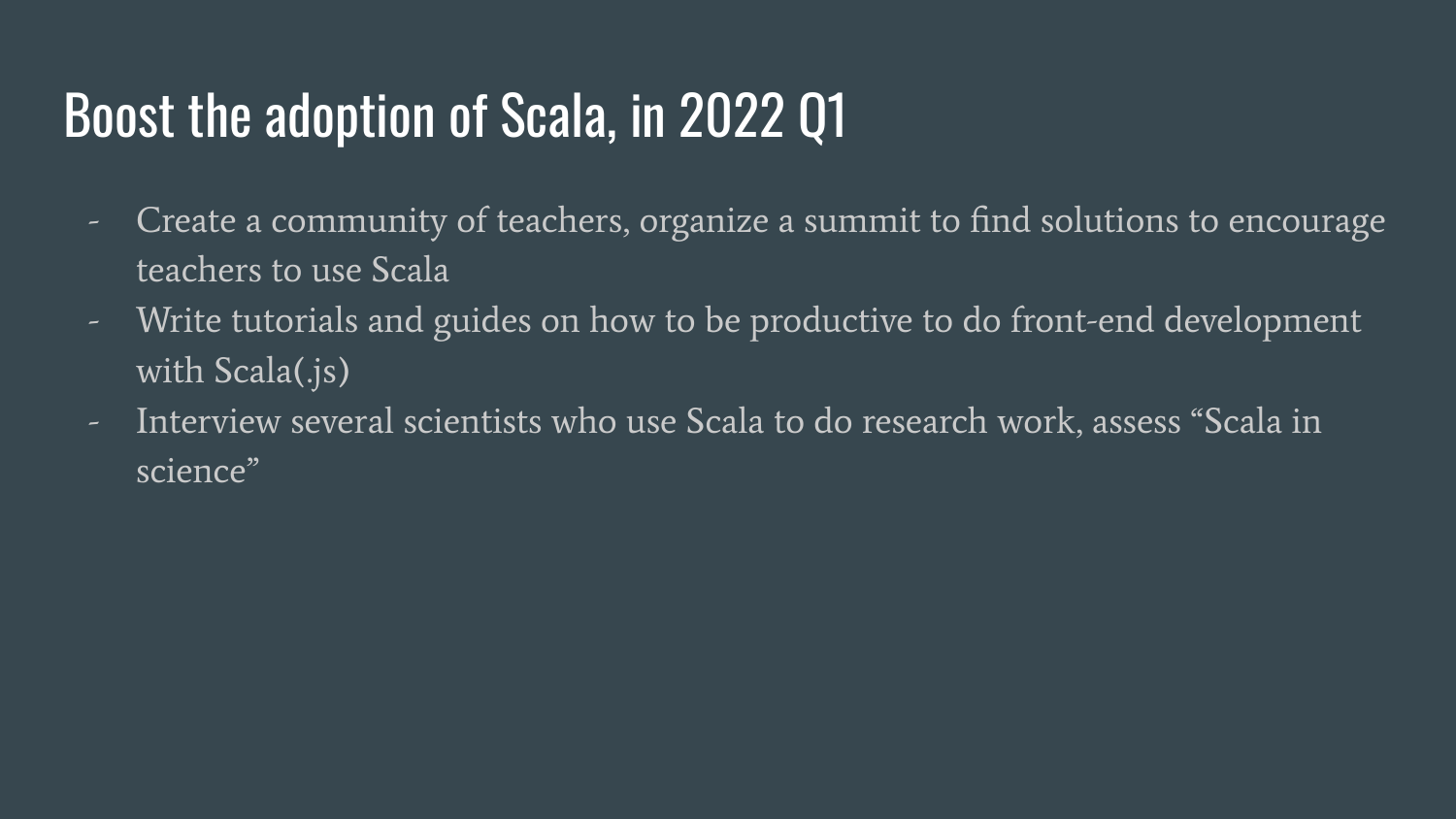### Onboard newcomers

- Newcomers know what Scala is good for, and how to solve problems in Scala
- Newcomers quickly get started in Scala
- More programmers learn Scala
- Programmers are happy to write and run programs from within their web browser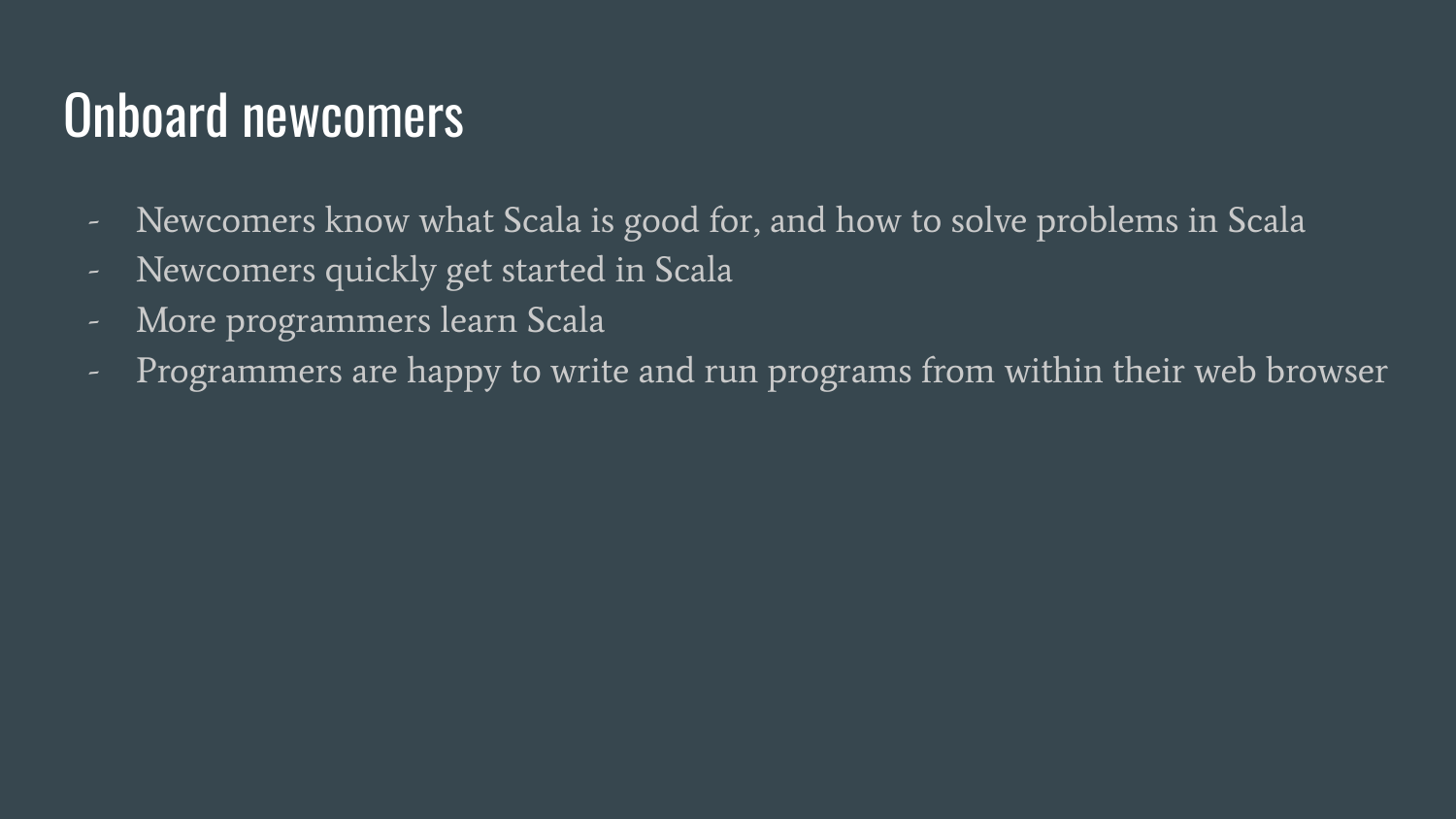# Onboard newcomers, in 2022 Q1

- Identify the pain points of newcomers
- Focus content of scala-lang.org website on concrete use cases instead of language features
- Fix the remaining issues for Coursier to be used as the default Scala installation tool, and update the documentation accordingly (SCP-026)
- Communicate about our MOOCs to get more people completing courses in 2022
- Update remaining Coursera MOOCs to Scala 3 (and Spark 3.2)
- Provide an alternative online learning experience (code reviews, 1:1 sessions)
- In Scaladex, show trending libraries by category (like "awesome Scala", but automated)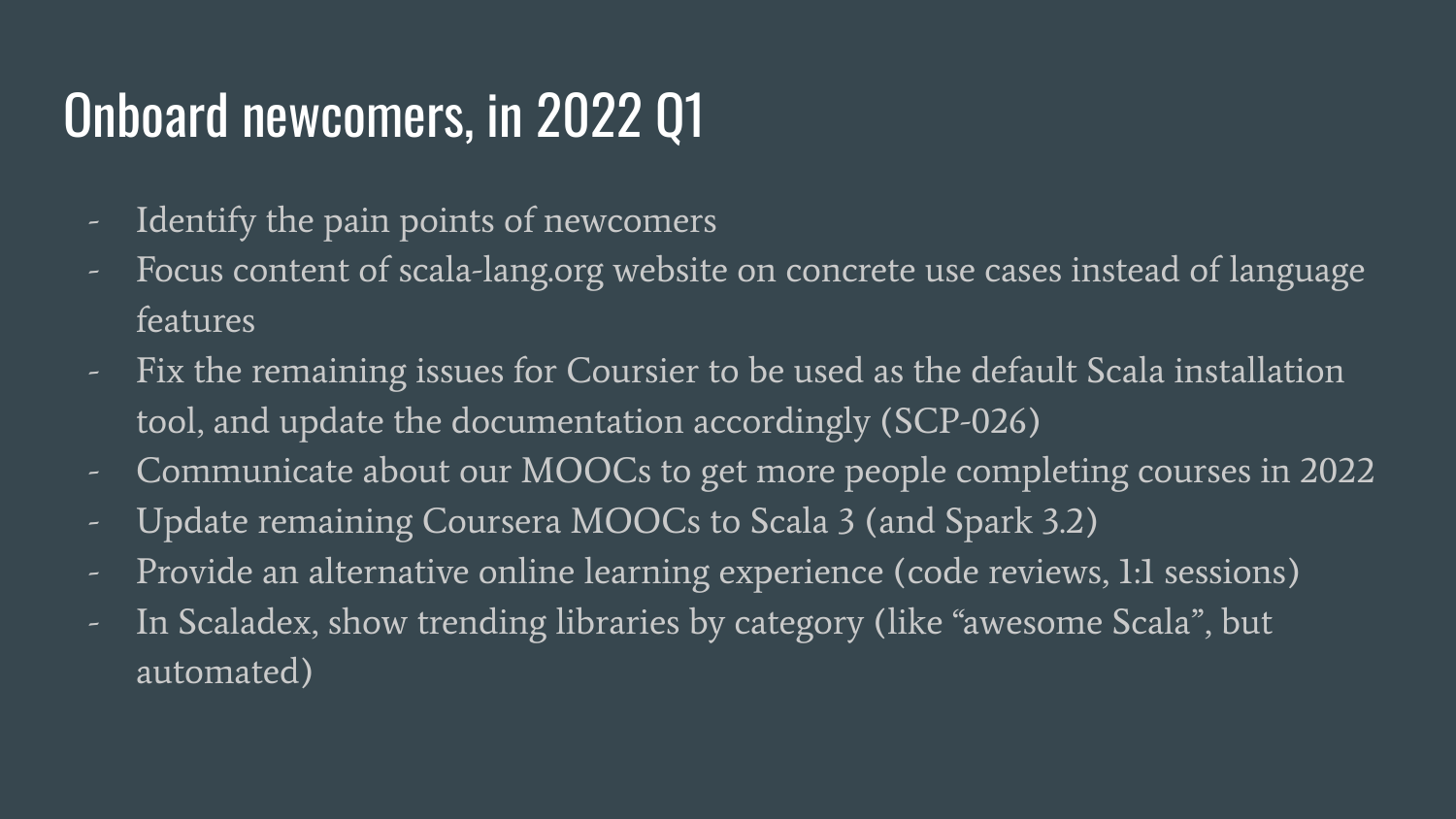#### Robust and seamless tooling

- A robust infrastructure supports the Scala ecosystem
- Scala just works
- Scala programmers happily debug their programs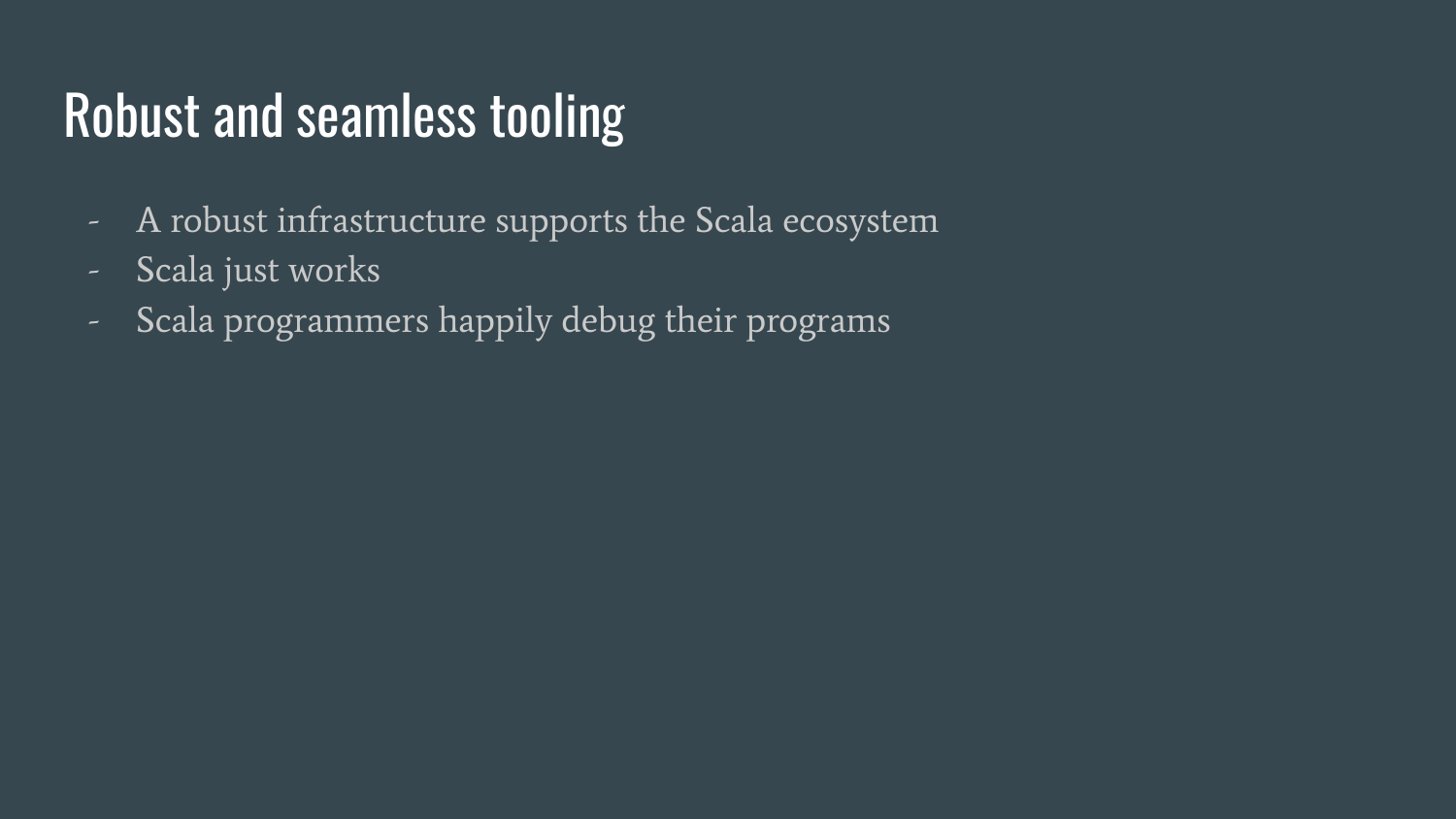### Robust and seamless tooling, in 2022 Q1

- Release Metals with most of the top awaited features, and proper Scala 3 support
- Create a bot that sends security alerts on Github projects (like scala-steward, but for cybersecurity vulnerabilities)
- Create a library for manipulating TASTy files (sophisticated tooling could then be built on top of that)
- In Scaladex, show distinct pages for projects and their artifacts
- Document the stable HTTP API of Scaladex that can be leveraged by other tools
- Make sure that Scala 2 compiler reads artifacts compiled with Scala 3 (maintenance)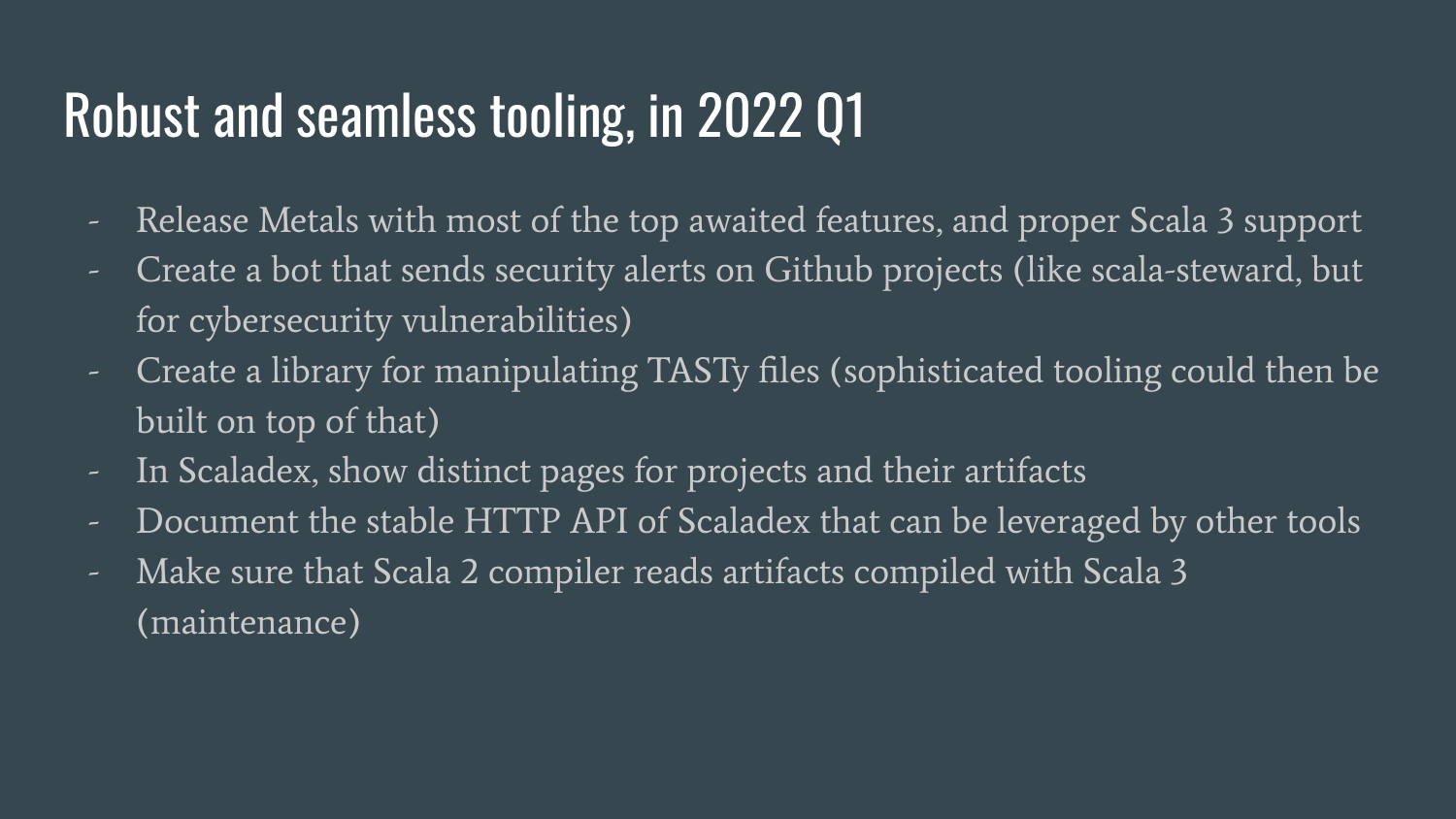#### Sustainability & Governance

- The Scala infrastructure has no technical debt, and is easy to maintain
- Scala users actively contribute to libraries, or to the language
- Everyone knows what the Scala Center does
- Everyone knows about the current trends (Scala version, IDE, etc.)